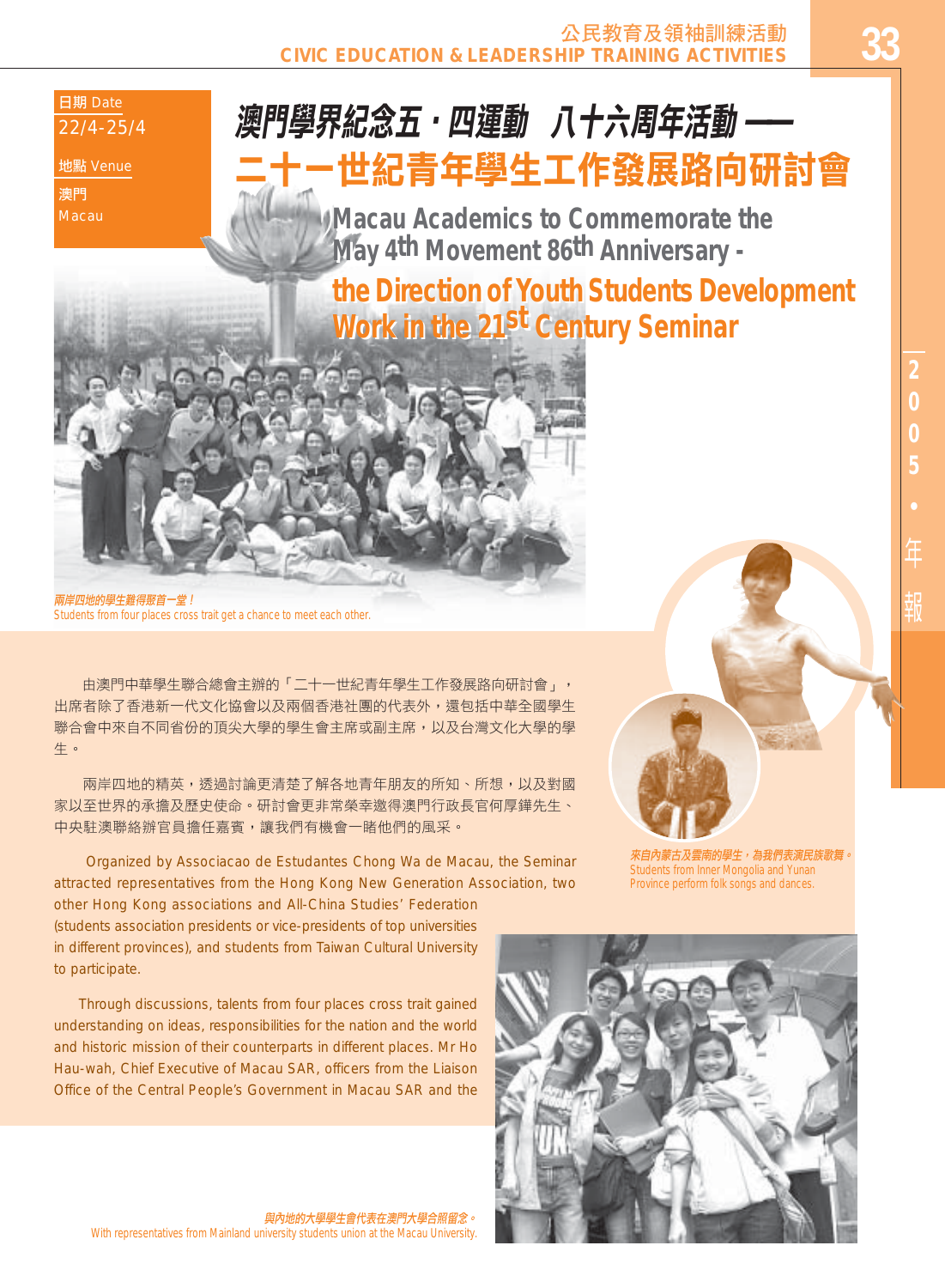#### 日期 Date 7/2005-8/2006



Mentor 和 Mentee **一起玩遊戲**。 *Mentors and mentees are enjoying the games.*

### **Both Ways Leader Navigation Program**

「雙向領袖導航計劃」的構思,是有見香港新動力的服務對象 日益增多,而且當中大多是能幹有才之士,所以希望能藉著在職 會員之力量,在亦師亦友的關係下帶領還在求學或快將踏入社會 的青年人,互相分享、學習,擴闊彼此的眼界及思維,一同成長。 為了讓Mentor和 Mentee更好地建立和發展這段亦師亦友的關係, 新動力精心設計了一連串的精彩活動,包括互相認識日、兩次領 袖導航交流會及成果分享會。這個計劃更有第二階段,師友有機 會一同與社會知名人士共聚,見識更上一層樓!





As more and more people join Hong Kong New Pulse, and among which many are talents, Both Ways Leader Navigation Program arises to allow student members learn from the members in their careers. Mentors and mentees may share experiences, learn and grow together, widening each other's horizons. Hong Kong New Pulse specially designed a series of diversified activities, including "The Day to Know Each Other" and two leader navigation and outcomes sharing sessions to allow the establishment of the friendly relationships between mentors and mentees. The second stage of the Program will provide opportunity for mentors and mentees to gather with social celebrities, further widening their horizons.



所有新動力理事與計劃參加者一起影大合照,樂也融融。 *New officers and participants are amused.*